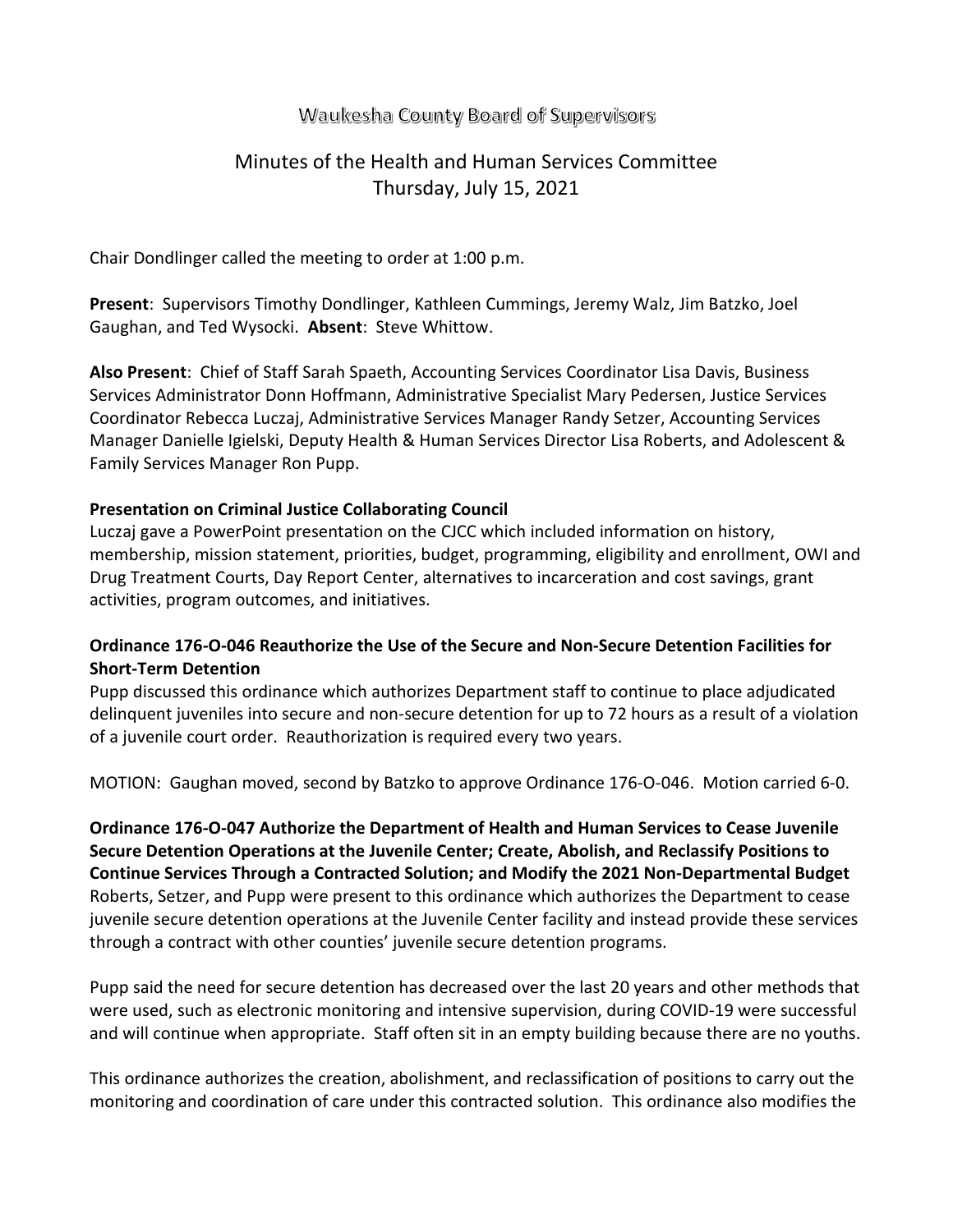#### Page **2** of **3**

2021 Non-Departmental budget to increase personnel costs and use of General Fund balance by \$67,000 to cover above-budget severance/retention costs. This proposal would eliminate the need for most 24/7 staffing at the juvenile center and this ordinance would abolish 8.50 FTE positions, including 6.50 FTE juvenile center workers and 2.00 FTE juvenile center supervisors. The department also budgets for 1.29 FTE of temporary extra help and overtime expenses at the Juvenile Center which would not be needed going forward, resulting in additional cost reductions. This ordinance is projected to have a favorable ongoing tax levy impact of \$451,000.

Wysocki would have liked to have seen the contract and had concerns with increased travel for families. Cummings said she would be voting no and felt this was in the making since 2015 and has nothing to do with successes during COVID-19. Dondlinger shared Wysocki's concern about the increased travel but agrees that eliminating this operation at the Juvenile Center is justified.

MOTION: Batzko moved, second by Gaughan to approve Ordinance 176-O-047. Motion carried 5-1. Cummings voted no.

## **Discuss and Consider Ordinance 176-O-044 Modify The 2021-2025 Capital Plan And 2021 Capital Project Budget To Modify Scope For Capital Project #202014 HHS Electronic Medical Record Module Improvements And Retitle Project To HHS Technology System Enhancements**

Setzer, Hoffmann, and Igielski were present to discuss this ordinance which modifies the 2021-2025 Capital Plan to modify the scope and budget for this project. The expanded scope of the project would include a new contract management application estimated to cost \$174,000. The ordinance would also increase project budget authority by \$36,000 for the Public Health application replacement based on additional functionality needs identified during its experience with the COVID-19 pandemic. The ordinance would increase project budget authority by \$210,000 in total.

This ordinance would also increase the revenue budget by \$210,000 to offset the new costs. Guidance from the U.S. Treasury indicates that projects that enhance public health, behavioral health, and other HHS services and data systems are eligible for funding under the American Rescue Plan Act (ARPA) – Coronavirus State and Local Fiscal Recovery Funds (CSLFRF) program. This includes existing project expenditure authority prior to this ordinance of \$520,000 which will offset the need for Capital Project Fund balance that was previously assumed for these project costs.

The estimated ongoing levy impact for the new contract management application is estimated at \$16,000 annually and would need to be prioritized within the department's future tax levy targets. The module is expected to generate operating efficiencies and reduce risk in establishing and managing contracts.

MOTION: Walz moved, second by Cummings to approve Ordinance 176-O-044. Motion carried 6-0.

#### **Approve Minutes of June 10, 2021**

MOTION: Walz moved, second by Cummings to approve the minutes of June 10. Motion carried 6-0.

#### **Next Meeting Date**

• August 12, 19, or before the August board meeting (TBD).